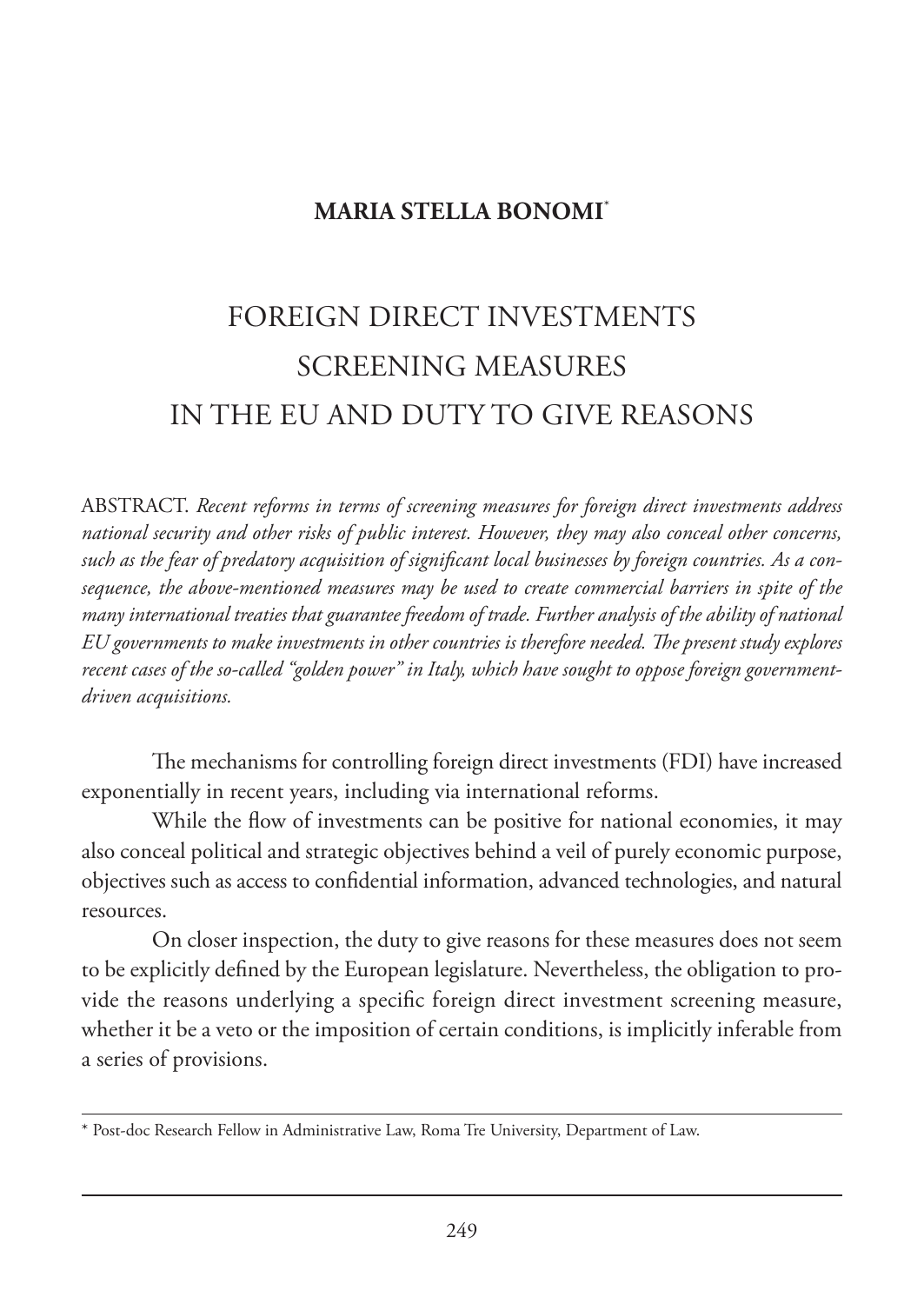One must first consider the new EU Regulation 2019/452, $^1$  whose objective is to create an integrated system that limits predatory acquisitions by non-EU countries for reasons of safety and public order. This falls directly within Article 207 of the Treaty on the Functioning of the European Union (TFEU), which provides that trade protection measures are part of the common commercial policy entrusted to the exclusive competence of the EU.2

This system, however, will not be implemented through the establishment at the EU level of control powers over foreign investments, but through the coordination of instruments of control that individual Member States have already prepared or will adopt in the future, via a complex mechanism of cooperation between States and the Commission.

First, the Regulation requires Member States to notify the European Commission of any foreign direct investment in their territory (Article 3). Subsequently, it attributes to the Commission the power to issue a non-binding opinion on the FDI in three cases: (1) where this could adversely affect sectors of relevance for internal security (i.e., infrastructure, energy, patents, the pluralism of information, protection of personal data); (2) in the event that the investment affects a project of European interest which also includes the use of European funds (*i.e., Horizon 2020*, *Galileo*, or the European industrial development program for defence); and (3) when the FDI in one Member State can affect the security or the public order of another Member State.<sup>3</sup>

Article 4, paragraph 2 of the Regulation also contains three potential indicators of the risks that an investment made by a State outside the EU may entail to the security

<sup>1</sup> EU Regulation 2019/452 of the European Parliament and of the Council of 19 March 2019, which establishes a framework for the control of foreign direct investment in the Union.

<sup>2</sup> Article 207, paragraph 1, of the TFEU: "The common commercial policy shall be based on uniform principles, particularly with regard to changes in tariff rates, the conclusion of tariff and trade agreements relating to trade in goods and services, and the commercial aspects of intellectual property, foreign direct investment, the achievement of uniformity in measures of liberalisation, export policy, and measures to protect trade such as those to be taken in the event of dumping or subsidies. The common commercial policy shall be conducted in the context of the principles and objectives of the Union's external action."

<sup>3</sup> In the latter case, however, the Member State that receives foreign investments will not only have to solicit and then take the "advisory opinion" of the Commission into "due consideration," but will also have to notify the other Member States that might be interested, in order to also collect their opinions.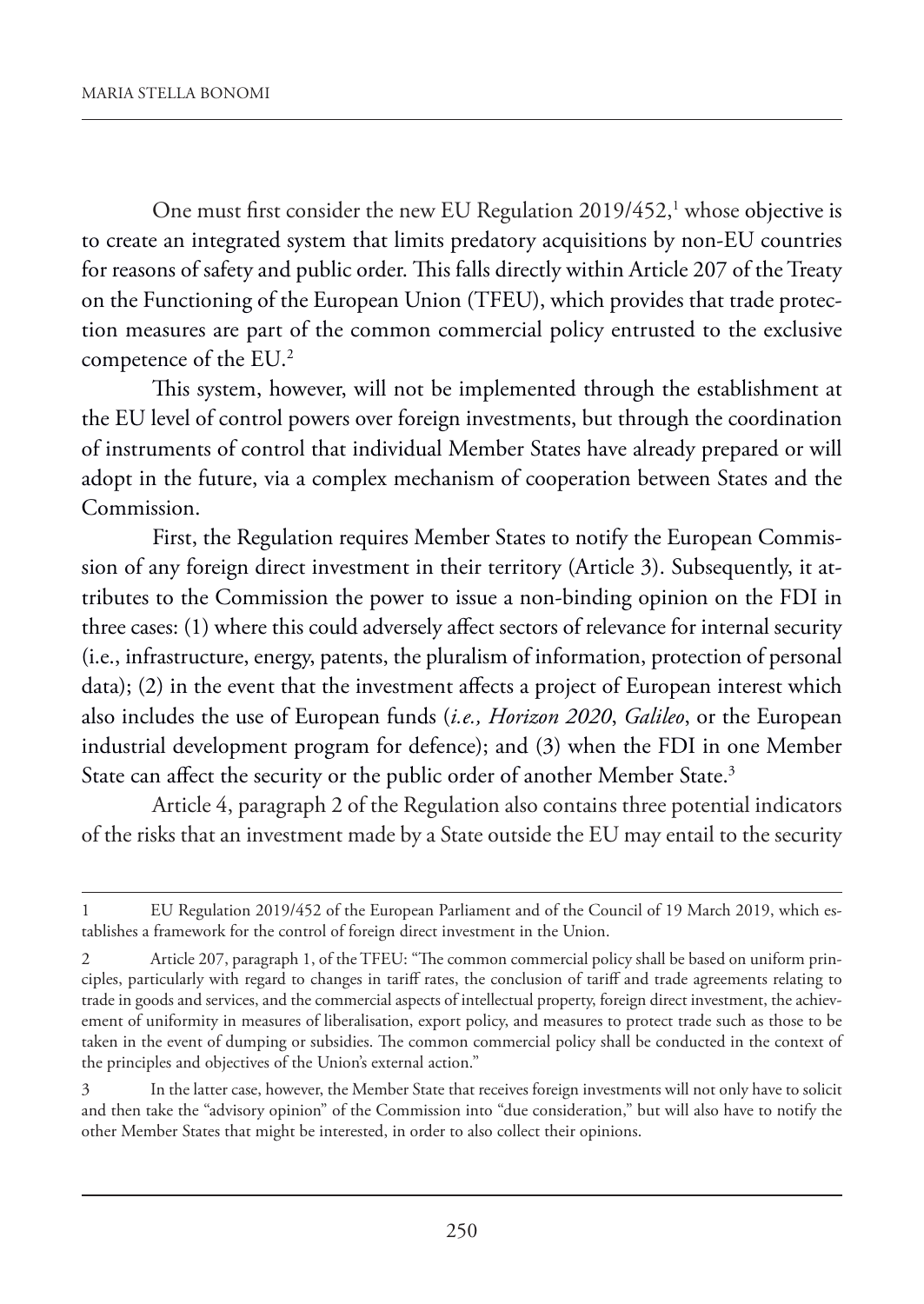and public order of the European Union. These are: (*i)* the foreign investor is directly or indirectly controlled by a foreign government; (*ii*) there is a risk that the investor is performing or otherwise connected with the performance of criminal activities; (*iii*) the investor previously participated in activities detrimental to the internal security of the European Union.

The Regulation, therefore, only imposes a certain stringent obligation on states. The new legislation establishes not only duties of communication and the obligation to acquire opinions, it also provides a series of interesting minimum requirements that all States, which already have or intend to adopt a *screening* mechanism, have to comply with for minimising the damage caused by these measures. Among these requirements, we can mention compliance with the principle of non-discrimination based on the State of origin, the obligation to provide instruments of judicial protection for foreign investors who suffer from an illegal ban, and compliance with the foreign investor's transparency and *privacy* rules.<sup>4</sup> Furthermore, Member States are obliged to report to the Commission any proposed reform of their scrutiny instruments and, even if they do not have a control mechanism, they must submit an annual *report* to the Commission on the flow of investments in the country.

In light of the framework outlined by the new Regulation, its clear intention is therefore to guarantee full transparency of the decision-making process on the control of foreign direct investments, in addition to ensuring full and effective jurisdictional protection.

Two questions arise spontaneously: (1) how can it ensure the transparency of foreign direct investment screening mechanisms without providing an obligation of prompt justification for these decisions? (2) How can access to jurisdictional protection be guaranteed without first knowing the reasons that led the State to intervene with a negative provision?

The possibility for investors from non-EU countries to know the reasons that led to the imposition of a veto or a condition appears to be of primary importance in

<sup>4</sup> *See* European Commission, *Screening of foreign direct investment - an EU framework*, 2019, available at https://bit.ly/2TsrDFO.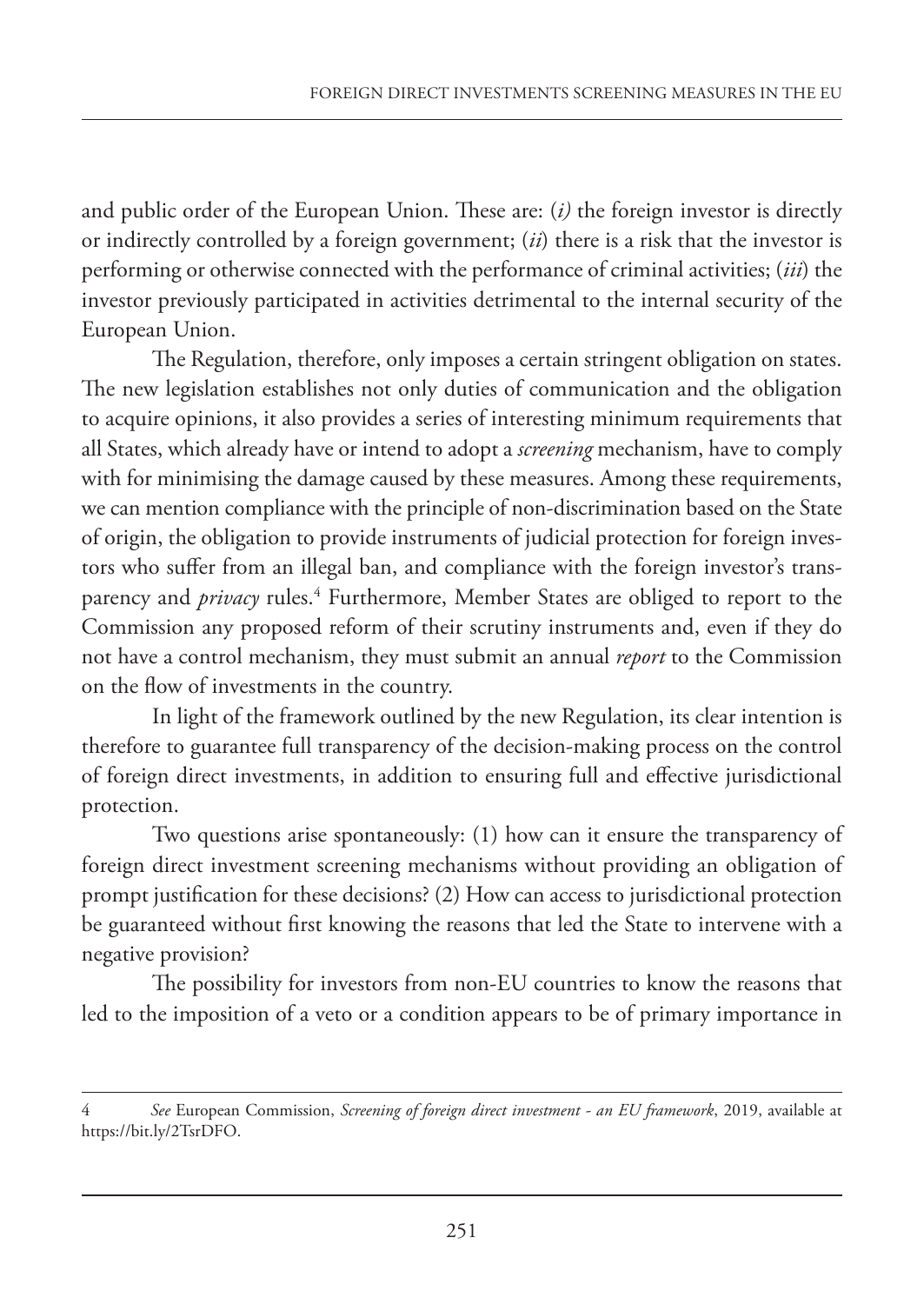order to protect their interests and to guarantee, in broader terms, the principle of legal certainty. Indeed, the Regulation itself is inspired by the idea of creating a positive framework for foreign investments, considered a source of well-being and economic growth for the EU (recital 1).

The reasons for a State to adopt restrictive measures against foreign direct investments are specified in the Regulation: security and public order. These are broad and undefined concepts and, therefore, require a more precise explanation precisely in the justification of specific decisions.

Article 3, paragraph 2 also states that Member States establish the circumstances that give rise to the control, the reasons for the control, and the detailed procedural rules that are applicable.

Furthermore, in imposing a cooperation mechanism between Member States for the exclusive purpose of protecting security and public order, the Regulation expressly states that all the intra-procedural acts of this mechanism should be explicitly subject to the obligation to justify decisions. $^5$  This principle must also apply in the cases where it is the Commission that requests information on a specific foreign direct investment or issues an opinion addressed to a Member State. Therefore, it cannot be held that the obligation to justify decisions is foreseen for intra-procedural provisions, nor even for those that have their own external effects.

Finally, the Regulation clarifies that any immediate action must be duly justified. This must be done in a clear manner, due to the exceptional nature of immediate intervention for reasons of security and public order.

It is also interesting to verify if and how the obligation to justify the screening measures of foreign investments at the national level is regulated. I will briefly discuss

<sup>5</sup> EU Regulation 2019/452, recital 18: "The cooperation mechanism should be used exclusively for the purpose of protecting security and public order. For this reason, Member States should duly justify any request for information relating to a specific foreign investment directed to another Member State as well as any possible comments addressed to that Member State. The same requirements should also apply when the Commission requests information on a particular foreign direct investment or issues an opinion addressed to a Member State. Compliance with these requirements is also important when an investor from a Member State is in competition with third country investors for the purpose of making an investment or buying assets in another Member State."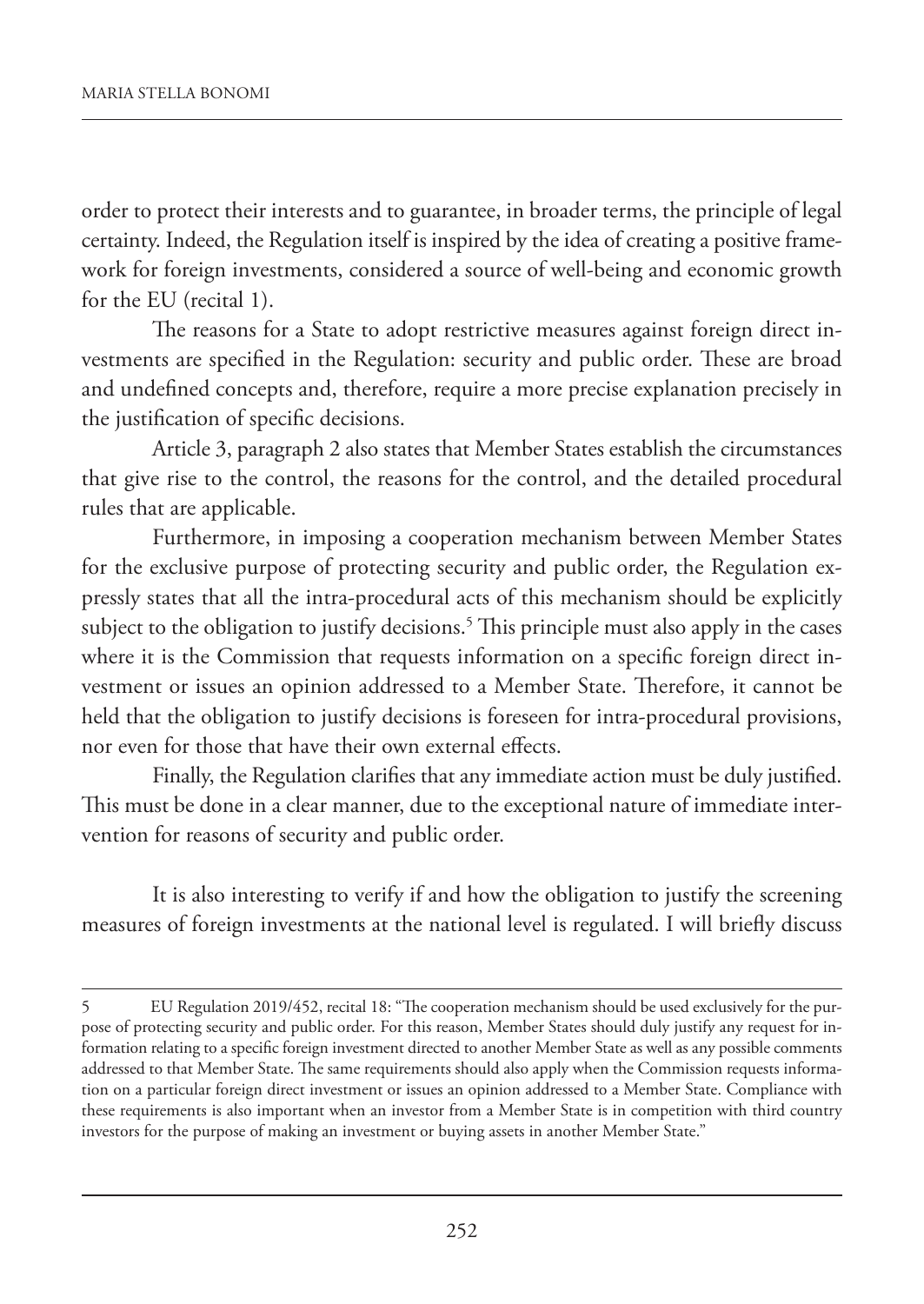the discipline in Italy and France.

In Italy, the guidelines for screening of foreign direct investments are contained in Law Decree no. 21 of 15 March 2012, converted into Law no. 56 of 11 May 2012, as last modified by Law Decrees no. 148 of 16 October 2017, converted into Law no. 172 of 4 December 2017, and no. 22 of 25 March 2019, converted into law no. 41 of 20 May 2019. The exercise of special powers is currently envisaged in the sectors of national defence and security, 5g networks, as well as for activities of strategic importance in the energy, transport, and communications sectors.

Article 3-*bis* of the 2012 law decree contains an important provision on justification. In fact, by 30 June each year, the President of the Council of Ministers must transmit to the Chambers a report on the activities carried out on the basis of special powers, "with particular reference to the specific cases and to the public interests that motivated the exercise of these powers." The legislature, therefore, made explicit the need to state – at least in the annual report – the reasons of public interest underlying the adoption of a screening provision.

This report, however, has not been presented every year, as required by law: to date, there have been only two reports, one relating to the period 3 October 2014/30 June 2016, and the other relating to the period 1 July 2016/31 December 2018.

It is of particular interest to examine these reports in order to understand, in concrete terms, the reasons that justified the exercise of *golden powers* in Italy.

First, one notes a series of significant applications of special powers directly following the recent legislative developments.

On 19 October 2017, via Decree of the President of the Council of Ministers, special powers were exercised on the proposal of the Minister of Defence, through the imposition of conditions, according to Article 1, law decree 21 of 2012, on the sale by the company *Piaggio Aero Industries s.p.a*. to the company *PAC Investment S.A.* (indirectly controlled by the Chinese government), of the *EVO* company branch, relating to the set of activities of research, development, design, and sale of aircraft models and maintenance, aircraft repair and overhaul services.

On 2 November 2017, on the other hand, the Italian Government was firmly resolved to oppose, according to Article 1 of law decree 21 of 2012, the acquisition by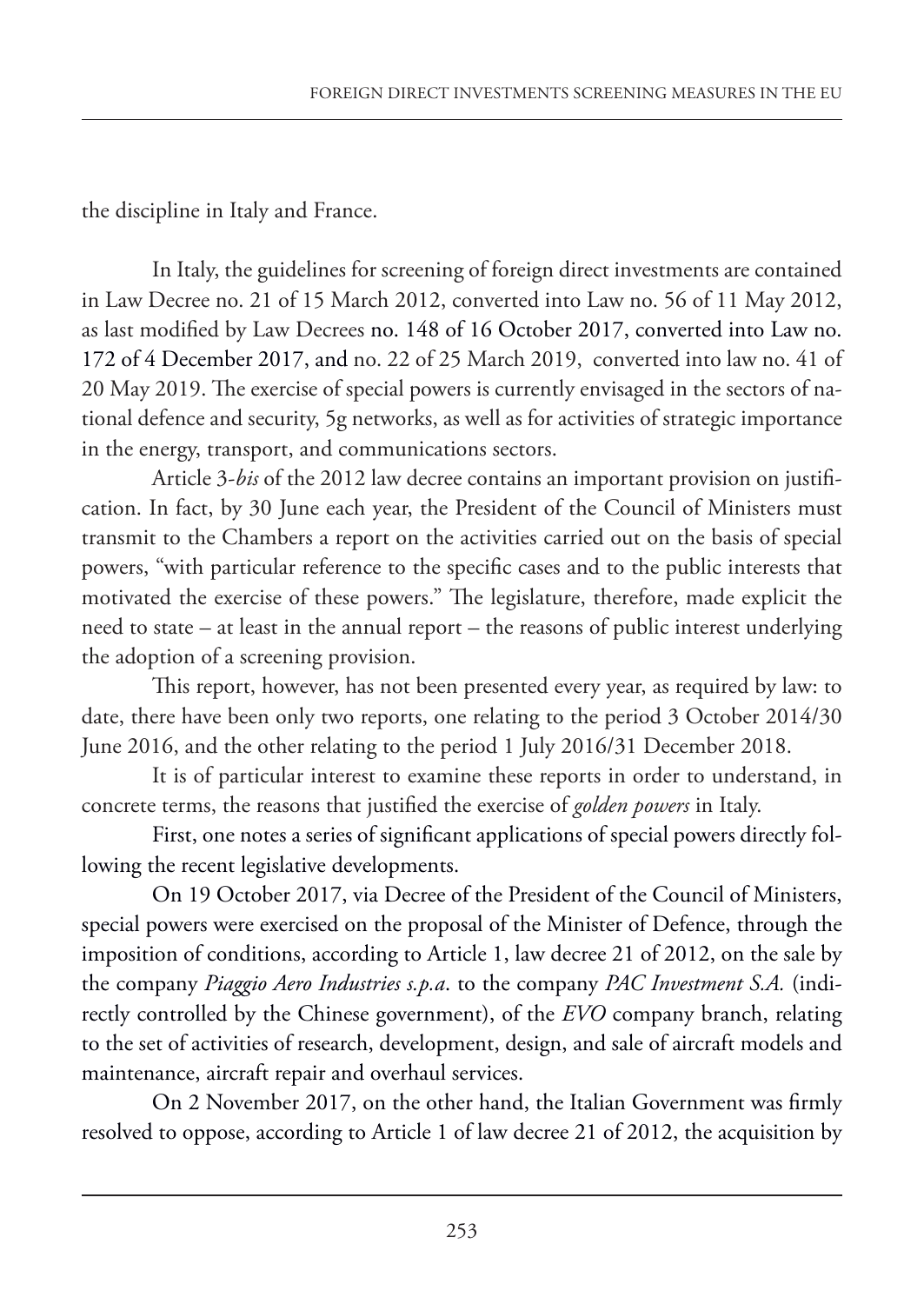a French group of an Italian company active in ballistics and air control engineering. Although the company involved in the transaction is small, the veto on the *Altran*/*Next* business marks a new level of intervention for all intents and purposes, as this is the first case ever, in Italy, of an effective ban via *golden power* on acquisition by a foreign operator.

Only in one case, therefore, has the Italian government vetoed the sale of a company: so far, the tendency has been to impose provisions aimed at guaranteeing occupational interests first and foremost, without banning a sale in its entirety.

However, we must acknowledge the beginning of a phase of unprecedented government intervention aimed at protecting national strategic interests.<sup>6</sup> In the recent annual report to Parliament on the exercise of special powers for the period from 1 July 2016 to 31 December 2018, the Italian Government itself recognized the existence of an upward *trend* in protecting national strategic sectors, revealing a threefold increase in the total notifications sent to the Government with respect to the period examined by the previous report (3 October 2014 to 30 June 2016).

But what are the reasons behind the exercise of these special powers referred to in the annual reports to Parliament?

In the reports, reference is always made to the principles of security and public order. As already mentioned, these are generic, broad, and poorly defined principles, which clearly imply a very wide administrative discretion.

Almost certainly, the justification for individual screening measures for foreign direct investments will be more detailed than what appears in the report. However, the individual measures and the related reasons are not published, therefore it is not possible to know their content.

One could hypothesize that, if a private citizen were to present an instance of generalized civic access, this could be rejected, precisely to protect the public interests of security and public order, within the limits set by law.

This is certainly a significant problem, given that the EU regulation, as already

The Italian government, for example, contemplated (albeit without concrete consequences) exercising the *golden power* in the case of the acquisition of the *Esaote* company by the Chinese giant *Alibaba*.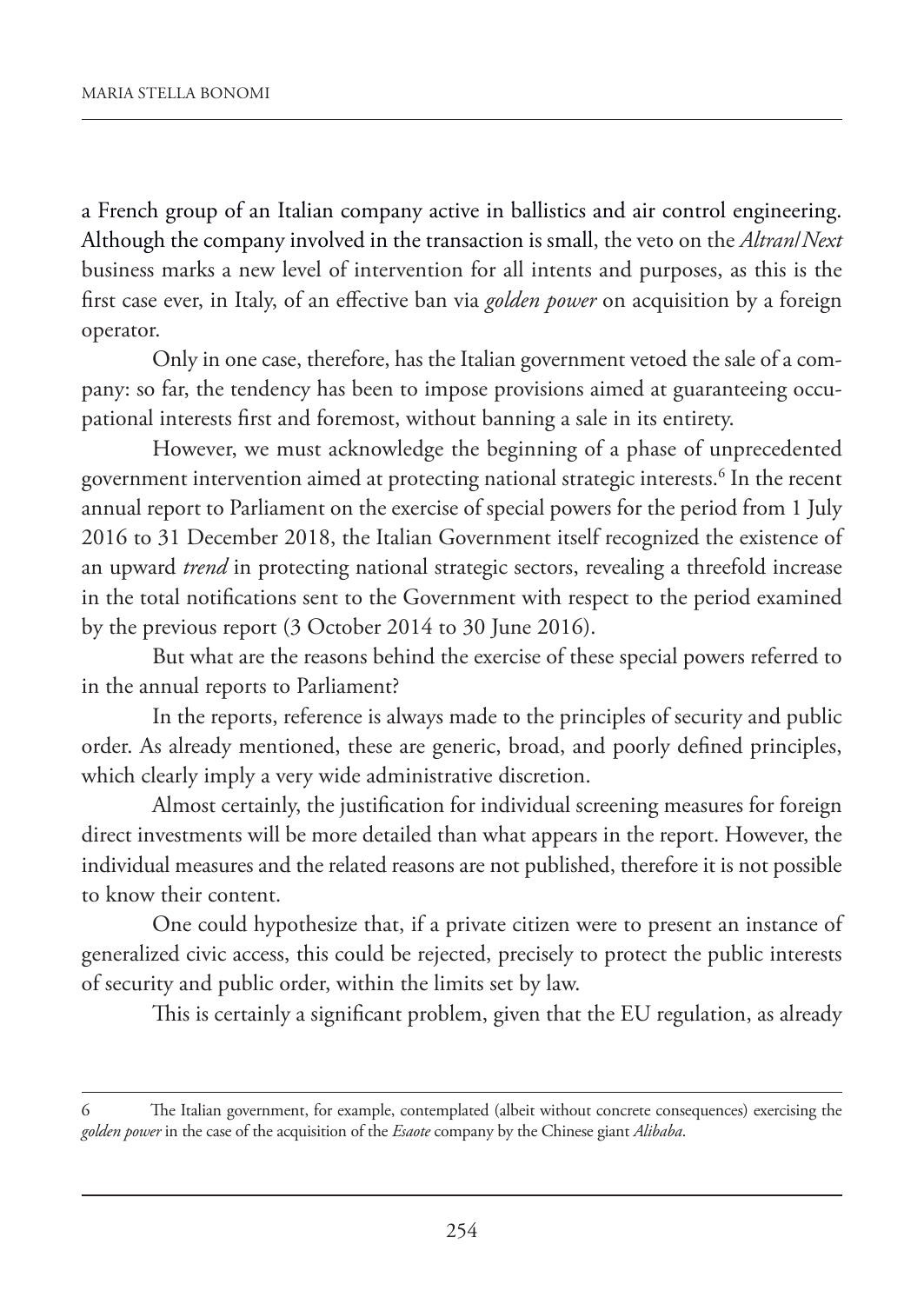stated, imposes transparency obligations.

It would, therefore, be necessary to wait for the publication of jurisdictional measures that refer to the contested veto of or conditions on a foreign investment and the related justification.

In fact, it is widely accepted in Italy, both in doctrine and in jurisprudence, that the screening measures for foreign direct investments fall within the category of the socalled acts of high administration, not considered the same as political acts and, therefore, unquestionable. Acts of high administration are formally and substantially administrative acts, characterized by a strong discretion almost comparable to that of political acts, but not as free in terms of purpose. This is directly reflected in the application of the legal regime of administrative acts and, therefore, the general law on administrative procedure (Law no. 241 of 1990), particularly Article 3, paragraph 1, which establishes a general obligation to state reasons for all administrative measures.

In France, on the other hand, the regulations on screening of foreign direct investments are contained in the *Code monétaire et financier* (French Monetary and Financial Code), as last amended in 2019.

Foreign investments in a business in France are subject to prior authorisation by the Minister of Economy if that business participates, even in an occasional way, in the exercise of public authority or is involved in one of the following areas: (*a*) activities that affect public order, public safety, or national defence interests; (*b*) research, production, or marketing of weapons, munitions, powders, and explosive substances.

Unlike other EU countries, the French legislature has expressly provided an obligation to state reasons in the case of the exercise of special powers. Article R 153-10 of the Code, in fact, states that the Minister of Economy must justify the veto of a foreign investment ("The minister [...] refuses via a justified decision"). In addition, the Code also sets out a specific list of legal grounds on the basis of which the Ministry can refuse to grant authorisation, thus blocking the investment. $^7$  Consequently, in practice

<sup>7</sup> Article R-153-10: "The Minister of the Economy refuses via justified decision to authorise of the planned investment if they find, following an examination of the application: 1) That a serious suspicion exists that the investor is likely to commit one of the infractions addressed by the articles 222-34 to 222-39,223-15-2,225-5,225-